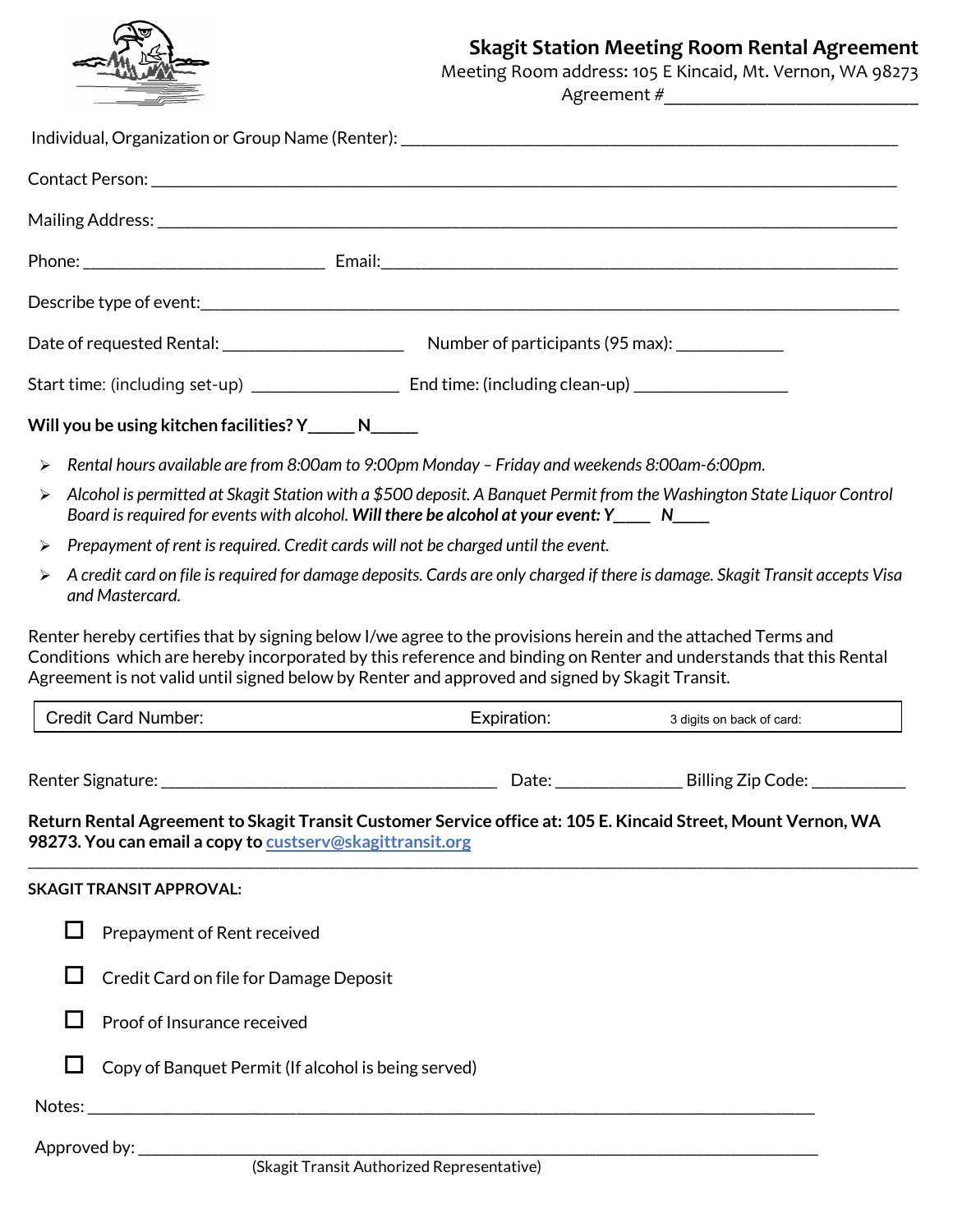# **TERMS AND CONDITIONS OF RENTAL AGREEMENT**

A Rental Agreement is entered into by Skagit Transit, a Washington Municipal Corporation and

\_\_\_\_\_\_\_\_\_\_\_\_\_\_\_\_\_\_\_\_\_\_\_\_\_\_\_\_\_\_\_\_\_\_\_(Renter) (collectively, the Parties) for use of the Skagit Station Meeting Room (the Rented Facilities). Renter's signature on that Rental Agreement dated \_\_\_\_\_\_\_\_\_\_\_\_\_\_\_\_\_\_\_\_\_\_\_ and attached hereto shall signify Renter's agreement to the Terms and Conditions herein. The Rental Agreement and these Terms and Conditions shall be deemed one agreement that binds the Parties and shall be collectively referred to as "the Agreement."

The Agreement is not valid until signed by the Renter and approved and signed by the authorized representative of Skagit Transit and the rental fee and Certificate of Insurance have been collected.

Rented Facilities include the meeting room and attached kitchen with one private doorway into the room. The Agreement creates no rights to use other areas of Skagit Station except that event participants may use the Skagit Station restrooms in common with other station users.

Skagit Station is a transit center and its first priority is for transit use. Renter will ensure that the event activities and/or event participants do not in any way hinder transit vehicles or transit passengers.

#### **Rental Rates:**

| <b>Hourly Rates</b> | Mon-Thur | Fri – Sun |
|---------------------|----------|-----------|
| 0-2 Hours           | \$75     | \$75      |
| 2-4 Hours           | \$125    | \$150     |
| 4-8 Hours           | \$175    | \$225     |
| 8+ Hours            |          |           |

## **Damage Deposit**

There is a \$350 Damage Deposit for non-alcohol use and a \$500 Damage Deposit for events with alcohol. Credit card information is required at the time of reservation. Your card will not be charged unless there is damage.

Renter is responsible for all breakage and damage done to the building, furniture, rugs, electrical/IT equipment etc. as a result of their event. Replacement value of broken items will be deducted from Renter's damage deposit or a claim will be made against the Renter's insurance in the case where the value exceeds the damage deposit.

No tacks, nails or tape will be used to hang any posters or displays.

## **Cancellations**

Cancellations are requested at least seven days prior to rental date. Cancellations made within 48 hours of reservations will be charged a \$25 administrative fee.

## **Security**

Meeting Room and Security hours are: **8 am – 9 pm Monday - Friday and 8 am – 6 pm on weekends**.

## **Banquet Permit**

A Banquet Permit from the Washington State Liquor Control Board is required if there will be alcohol at your event.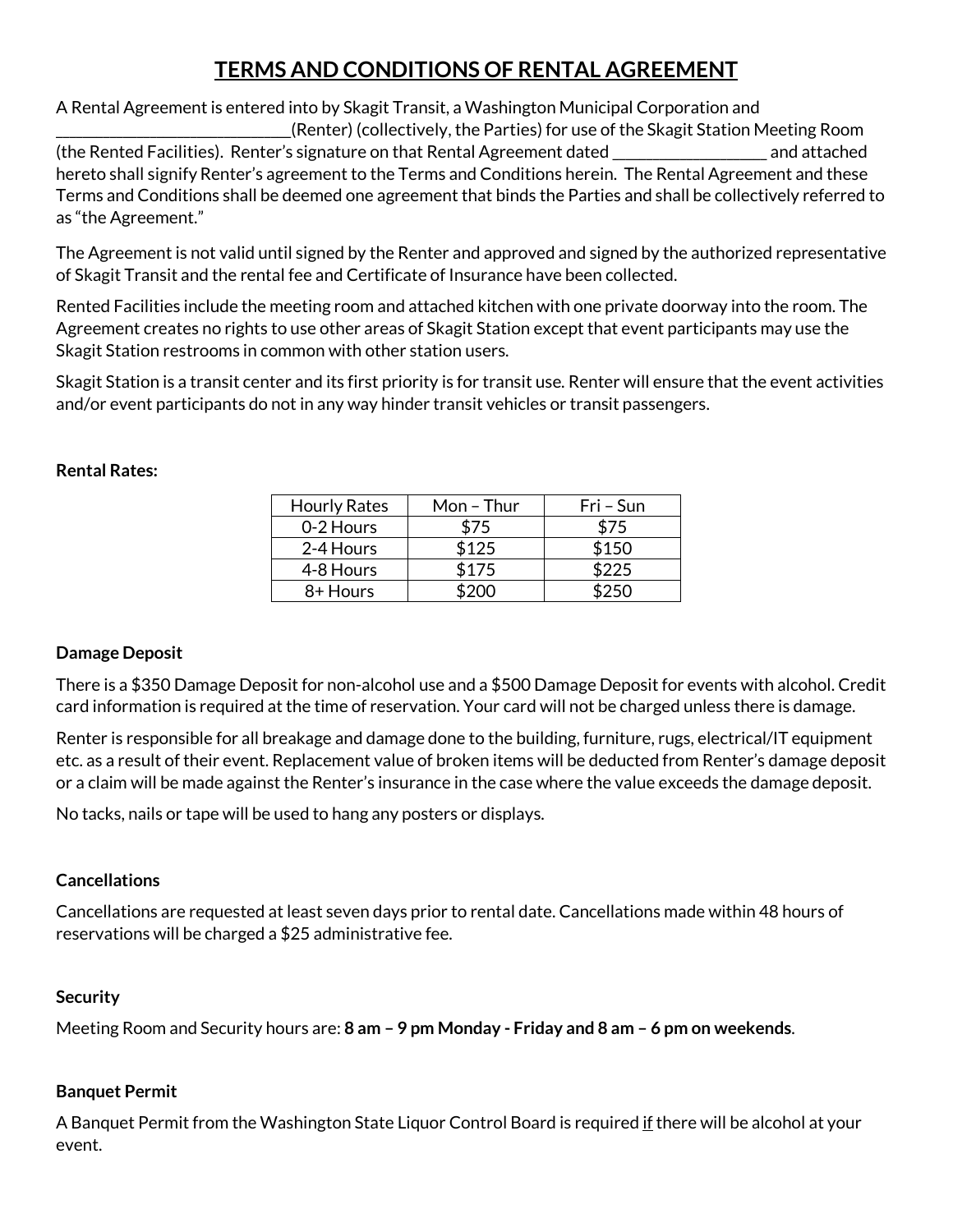## **Cleanup**

Renter will perform cleaning after their event. All equipment will be cleaned and returned to the proper storage space; floor will be vacuumed; trash will be bagged and boxes should be broken down; and any other action shall be performed to ensure that the room is left in the same condition as found prior to the event. Failure to clean the room may result in a minimum charge of \$100 against the Renter's damage deposit for cleaning to be performed by Skagit Transit personnel.

# **Smoking Policy**

No smoking is permitted at Skagit Transit Facilities. There are two outdoor designated areas for smoking at Skagit Station.

## **Animals**

No pets are allowed inside of Skagit Station. (This restriction does not apply to service animals).

# **Parking**

Park only in designated areas. No parking is allowed in the transit zones of the station. Parking space at Skagit Station is limited and first priority spaces are given to transit users. Renter will ensure that no oversized vehicles are parked at the station and that only one space is taken for each of the event participant vehicles.

# **Indemnification/Hold Harmless**

Renter shall defend, indemnify and hold harmless Skagit Transit, its officers, officials, employees and volunteers from and against any and all claims, suits, actions, or liabilities for injury or death of any person, or for loss or damage to property, which arises out of the use of the Rented Facilities or from any activity, work or thing done, permitted, or suffered by Renter in or about the Rented Facilities, except only such injury or damage as shall have been occasioned by the sole negligence of Skagit Transit. For the purpose of this provision, the term "Renter" in the Agreement shall be construed to mean Renter and Renter's guests, representatives, visitors, volunteers, employees and invitees.

## **Insurance**

# **A. Insurance Term**

Renter shall procure and maintain for the duration of the use or rental period insurance against claims for injuries to persons or damage to property which may arise from or in connection with the use of the Rented Facilities and the activities of Renters and his or her guests, representatives, volunteers and employees.

## **B. No Limitation**

Renter's maintenance of insurance as required by the Agreement shall not be construed to limit the liability of Renter to the coverage provided by such insurance, or otherwise limit Skagit Transit's recourse to any remedy available at law or in equity.

## **C. Required Insurance**

Renter's required insurance shall be as follows:

General Liability insurance shall be at least as broad as Insurance Services Office (ISO) occurrence form CG 00 01 covering premises, operations, products-completed operations and contractual liability. Skagit Transit shall be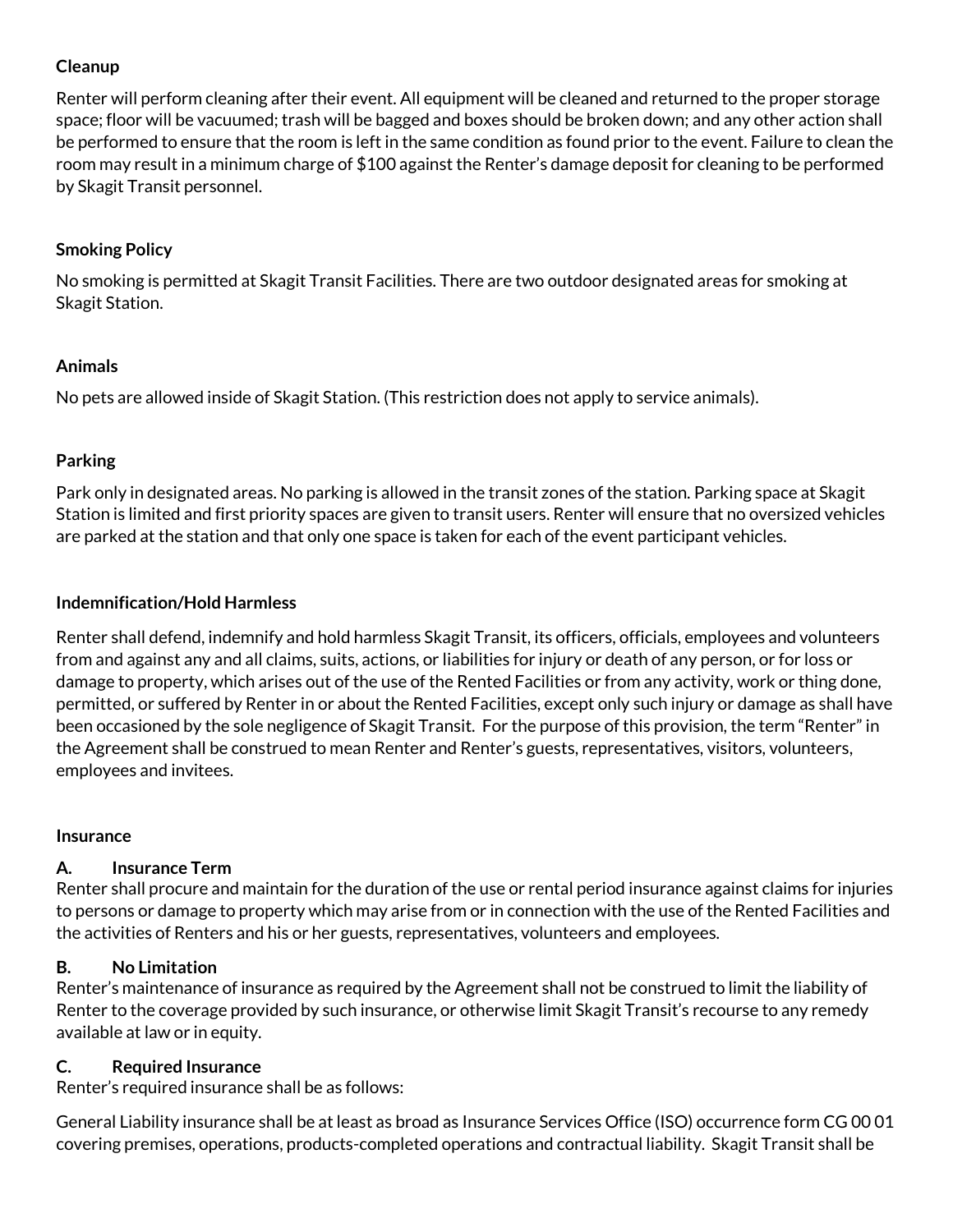named as an additional insured on Renter's General Liability insurance policy using ISO Additional Insured-Managers or Lessors of Premises Form CG 20 11 or an endorsement providing at least as broad coverage. The General Liability insurance shall be written with limits no less than \$1,000,000 each occurrence, \$1,000,000 general **agg**regate.

The insurance policy shall contain, or be endorsed to contain that Renter's insurance coverage shall be primary insurance as respect to Skagit Transit. Any insurance, self-insurance, or self-insured pool coverage maintained by Skagit Transit shall be in excess of Renter's insurance and shall not contribute with it.

# **D. Skagit Transit Full Availability of User Limits**

If Renter maintains higher insurance limits than the minimums shown above, Skagit Transit shall be insured for the full available limits of Commercial General and Excess or Umbrella liability maintained by Renter, irrespective of whether such limits maintained by Renter are greater than those required by the Agreement or whether any certificate of insurance furnished to Skagit Transit evidences limits of liability lower than those maintained by Renter.

# **E. Certificate of Insurance and Acceptability of Insurers**

Renter shall provide a certificate of insurance evidencing the required insurance before using the Rented Facilities.

Insurance is to be placed with insurers with a current A.M. Best rating of not less than A: VII.

# **Care of Rented Facilities and Fixtures and Damages to Rental Facilities**

Renter agrees not to damage or permit the damage of the Rented Facilities by either its own acts or the acts of third persons. Renter shall be fully responsible for the care and protection of the Rented Facilities while the Rented Facilities are under Renter's control; the Renter shall be liable for the costs to repair damages caused by Renter's use of the Rental Facilities, as set forth herein.

## **Assignment**

A. Renter shall not assign the Agreement without written consent of Skagit Transit.

B. Renter shall take all necessary and proper steps to ensure that its use of the Rented Facilities is limited to that set out in the Agreement.

# **Impossibility of Performance Due to Destruction of Rental Facilities**

If the Skagit Station and/or the Rented Facilities are destroyed or damaged in such a manner as to make the Rented Facilities unusable, through no fault of either Party, then the Agreement shall be deemed terminated on the happening of the event if either Party so elects. In case of such a termination, neither Party shall be liable for damages or compensation for any losses to the other arising from the termination.

## **Status of Employees/No Discrimination**

A. No personnel employed or utilized by each Party shall acquire any rights or status in the other's personnel system or any other form of employment, nor shall he or she be deemed employees or agents of the other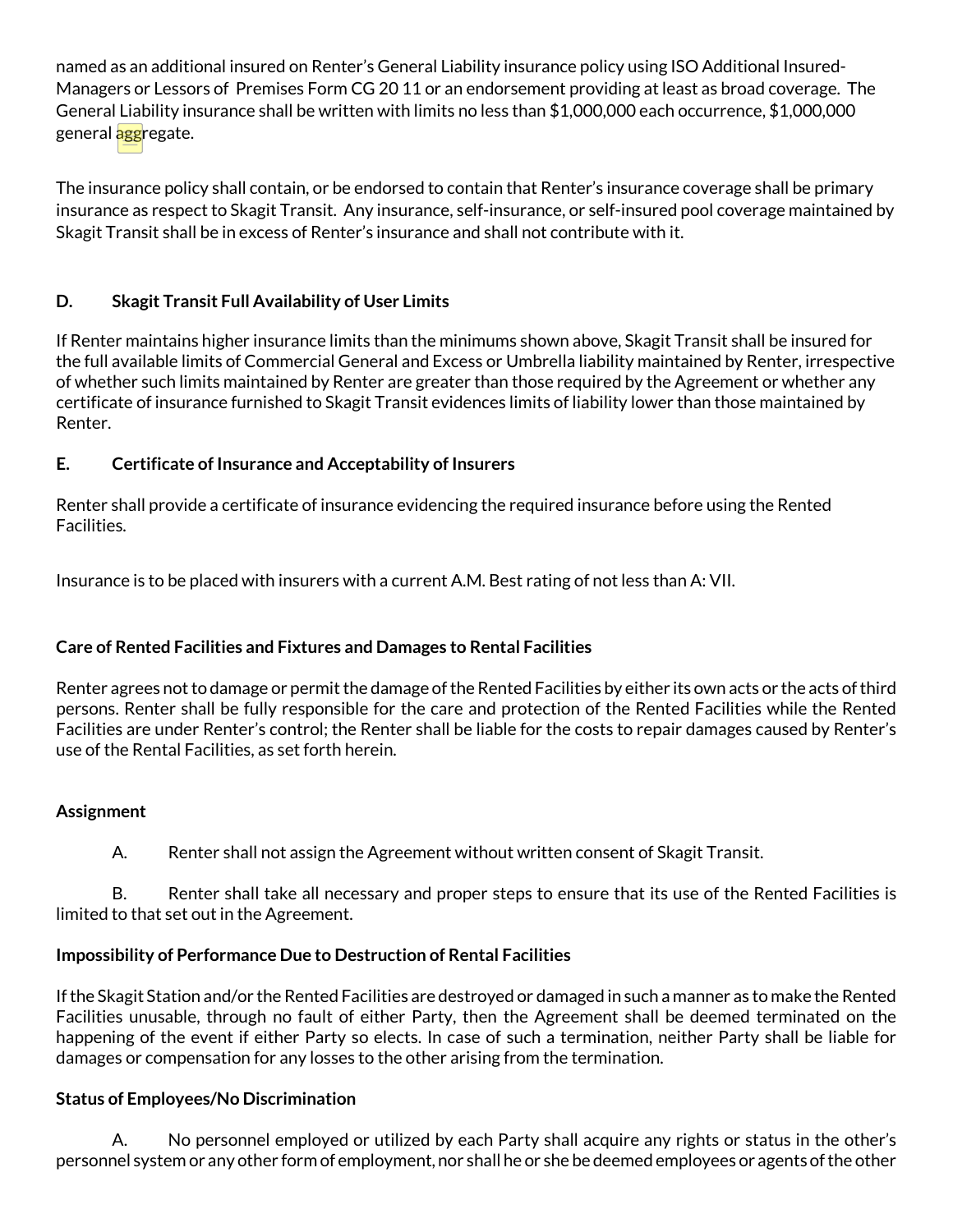for any purpose, absent a separate written contract to the contrary. If applicable, each Party shall be responsible in full for any payment due its employees, including Workers Compensation, insurance, payroll deduction and all related costs.

B. Neither Party shall discriminate, in employment, use of the Rented Facilities, provision of services, or any other activity, against any person on the grounds of race, color, creed, mental or physical handicap, age or sex.

#### **Modifications**

There shall be no modifications to the Agreement without the express written agreement of the Parties.

#### **Final Agreement**

This is the final agreement of the Parties related to the use of the Rented Facilities and any and all prior agreements, statements, promises, representations, and/or discussions between or among the Parties, in writing or not, are void if not set forth in the Agreement.

#### **Execution of Agreements—Counterparts**

The Agreement may be executed in counterparts, which together shall be regarded for all purposes as the single original Agreement.

#### **Effective Date**

The effective date of the Agreement shall be the last date recorded with the signatures of the Parties.

#### **Severability**

Should any provision of the Agreement be found to be void or otherwise unenforceable, all other provisions shall remain enforceable and binding.

#### **Governing Law**

The Agreement shall be construed under the laws of the state of Washington.

#### **Venue and Attorney's Fees**

The venue for resolving any disputes arising out of the Agreement shall be Whatcom County Superior Court. In any litigation arising out of the Agreement including appeals, the Parties will be responsible for covering their own costs and attorneys' fees